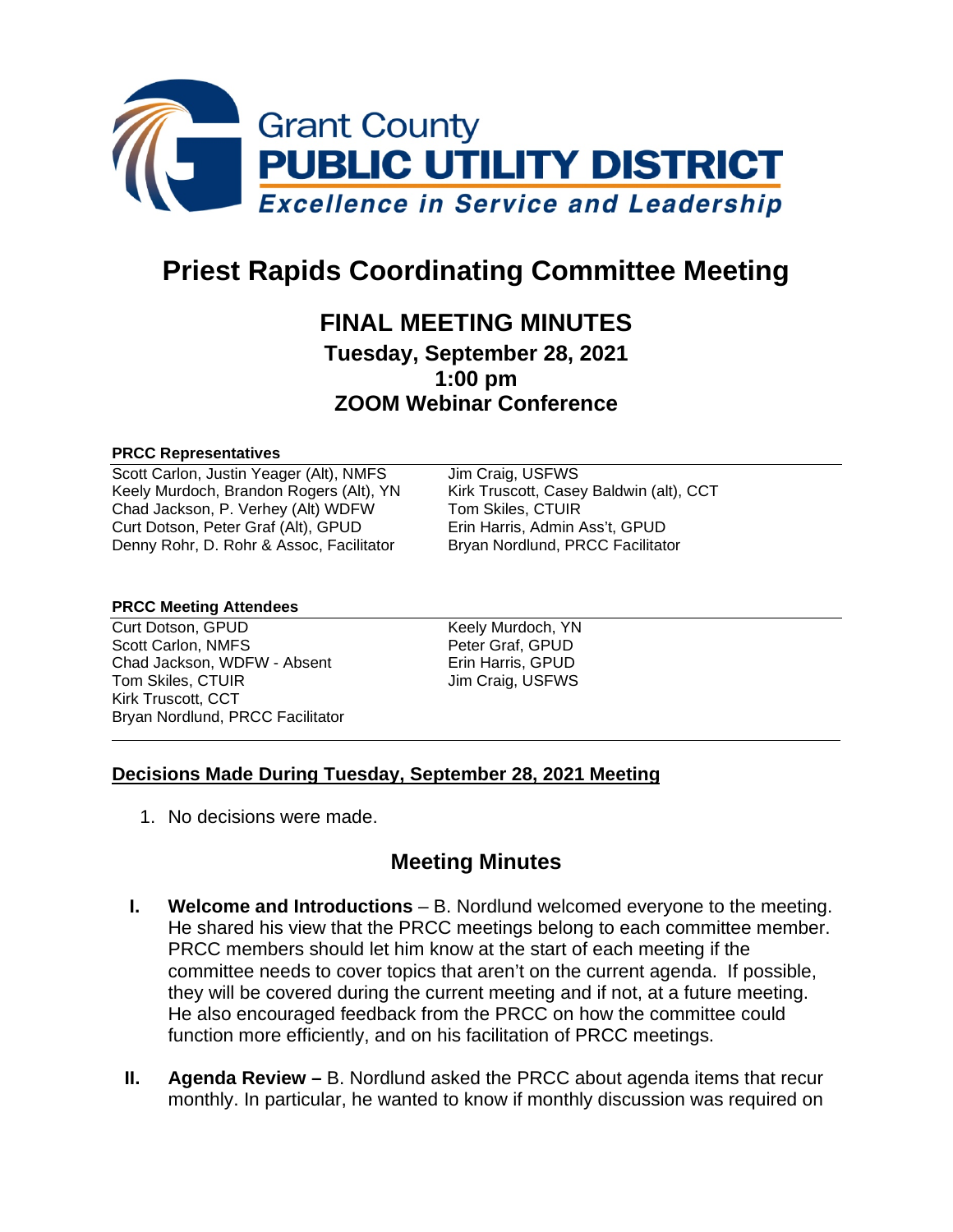these topics, or if their existence on the agenda was mostly a placeholder until further information was available. He also asked if the PRCC had agenda topics crop up, please let him know as they come to mind. K. Murdoch stated that in other committees, an email request for agenda items occurs two weeks prior to the meeting. After a brief discussion and committee concurrence, Nordlund stated that he would do the same.

- **III. Meeting Minutes -** APPROVED A. August 24, 2021
- **IV. Review of Actions Items from August 24, 2001, Meeting –**
	- 1. Kirk Truscott will send NNI Specification Sheet Northern Pike funding request prior to September meeting. - **COMPLETED**
- **V. Discussion of status of survival study results. –** B. Nordlund stated that this agenda item was added to primarily to get him up to speed on the status of survival studies for each SSSA species, and that C. Dotson had provided a simple summary spreadsheet to help with this. He asked if the committee understood that the next check-in survival studies would be conducted in 2025 and 2026, and if committee members had thought about starting discussions about the study process and goals. J. Craig stated that he'd like to have the spreadsheet that C. Dotson had provided, and Nordlund said he will send it out to the entire PRCC. B. Nordlund talked about the status of each fish species survival levels and provided a high-level update. K. Murdoch shared they (Chelan PUD) had conducted fish studies this year, but don't yet have the results from the behavioral study conducted at upstream projects. Measuring survival with acoustic tags in sub-yearling Chinook was discussed. In particular, the PRCC discussed issues with sub-yearling Chinook migration behavior, tag size and tag life and how these limit survival study design. B. Nordlund stated that John Ferguson had shared notes with him from a sub-yearling workshop that had been conducted a few years ago. Nordlund will distribute these notes to the PRCC.
- **VI. 2021 Spill Report** C. Dotson stated that adult fallback spill at both Wanapum, and Priest Rapids is currently occurring and will continue through November 15th. Juvenile fish spill ended in late august. Currently, spill is occurring 7 days a week and 24 hours a day using the fish bypass with smallest gate opening at Wanapum and the sluiceway bypass at Priest Rapids**.** B. Nordlund suggested that an upstream fishway status report be shared monthly during the upstream passage season. This could include fishway inspection reports and fish count monthly totals from the GPUD website and presented by B. Nordlund and T. Skiles. J. Craig stated that as one of the Spill Committee representatives he would like this topic to be discussed monthly at the PRCC and in particular, covering any expected deviation from planned passage operations.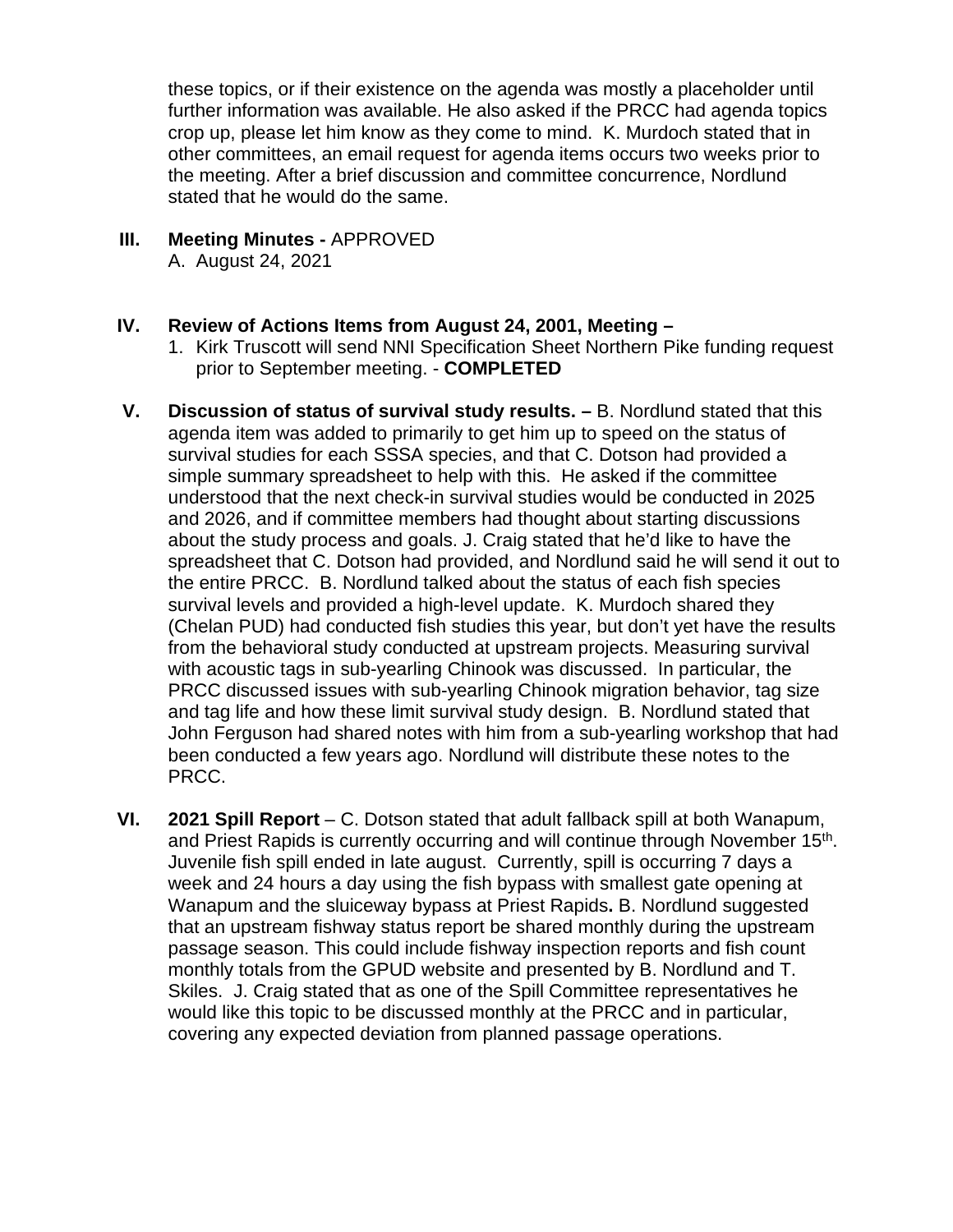- **VII. Holly McLellan, Colville Tribe, Northern Pike NNI Funding request** Holly McLellan provided a presentation on Northern Pike collection in Lake Roosevelt as part of the eradication program trying to prevent/slow the spread of N. Pike below Grand Coulee Dam. C. Dotson asked if BOR is providing any support in this program of removing a salmonid predator from (their) reservoir. H. McLellan shared they (BOR) are not, and that they have been asking the BOR for support. She also added the BOR supports invasive mussel work but not for northern pike. B. Nordlund asked if they had found invasive mussels, and H. McLellan said that they had not. Someone asked how old northern pike are when they first spawn. Holly responded that northern pike are 6 to 8 inches long when captured in September and were hatched in June of the previous year and grow to maturity quite rapidly. She also showed a slide of a northern pike full of millions of eggs. K. Murdoch discussed her review of the 2018 proposal and cost share with Chelan PUD (\$45,000 a year) and was curious if Chelan PUD still contributed. Holly specified that in 2017 and 2018 Chelan PUD provided \$25,000 for her work and provided staff time to monitor sites in 2020. Douglas PUD is not currently providing any funding for the northern pike project but pay for the processing of e-DNA samples that they (Doug. PUD) collect and share the data with Holly.
- **VIII. Potpourri –** B. Nordlund asked E. Harris if she has questions on any topics discussed for clarification of meeting minutes. E. Harris asked the committee if they would allow the meetings to be recorded for better meeting minutes. B. Nordlund suggested adding this as an agenda item to discuss in October.

## **UPDATES**

- **IX. Avian Predation Activities –** C. Dotson reported Real Time Research (RTR) finished their season last week searching for tags on Goose Island, and reported an increased number of recovered PIT tags. PIT tag recovery work is now complete, and data being assembled. Curt will schedule RTR for a PRCC presentation sometime in the next two months.
- **X. FCRPS BiOp – Corps/BOR Avian Predation Management in Columbia Plateau Region (S. Carlon) –** No updates on this. Action item - Scott Carlon to provide a report at next meeting.

### **XI. Review of Outstanding NNI Funded Projects**

- A. Lower Wenatchee Instream Flow Enhancement Project Phase II (C. Jackson, B. Nordlund) – No report from Chad Jackson.
- B. "Non-Native Predator (Walleye) Recruitment Reduction Phase I" (K. Murdoch) K. Murdoch reported that Geoff McMichael's walleye larva report is due November 30<sup>th</sup> and that we should see it soon. She shared that the work started in Yakima Delta area. The end goal is to identify where walleye spawning beds occur, and then reduce spawning by altering McNary reservoir elevations. After the first season no spawning was detected in that area. No